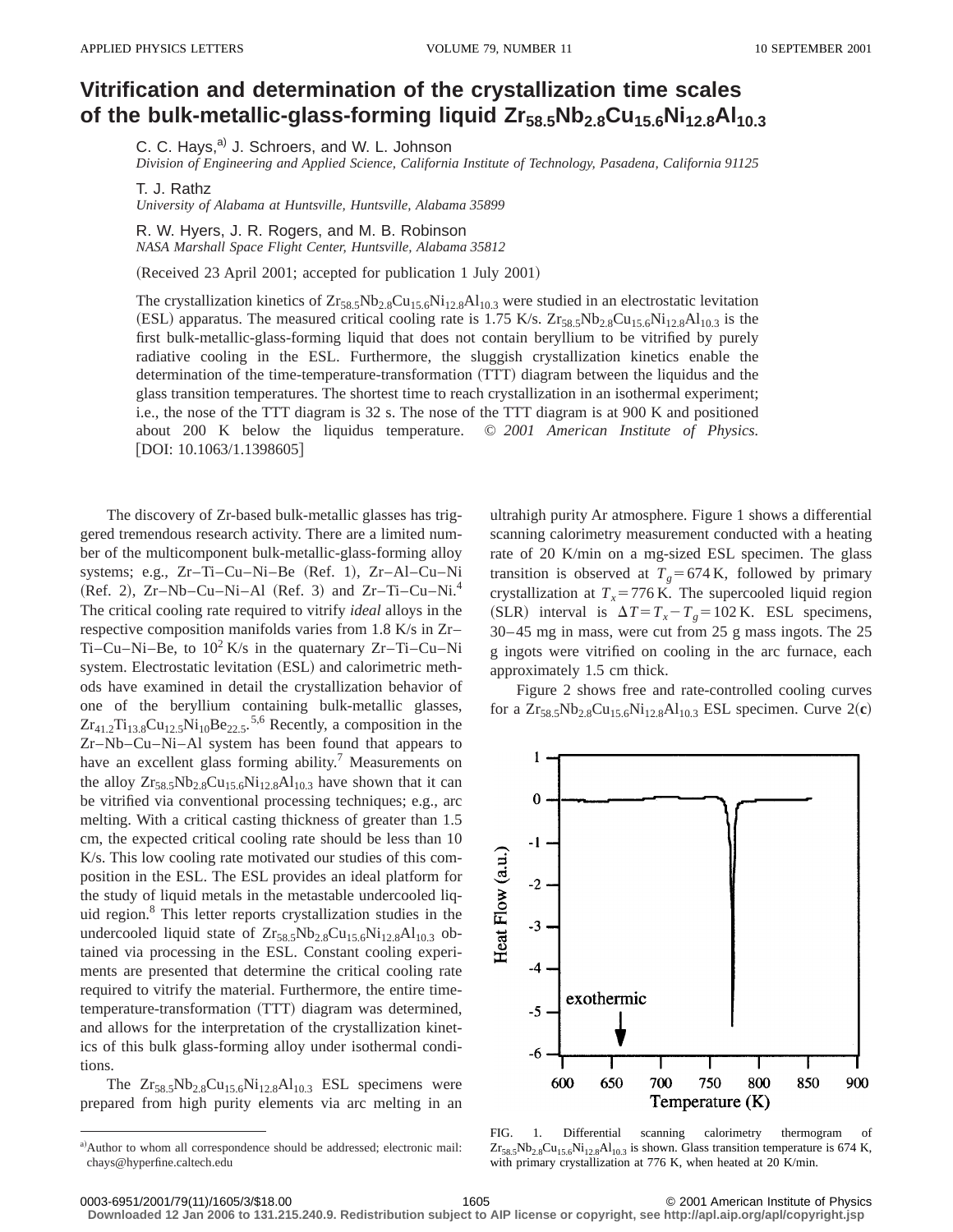1606 Appl. Phys. Lett., Vol. 79, No. 11, 10 September 2001 **Hays et al.** All and the set al.

FIG. 2. Cooling curves for  $Zr_{58.5}Nb_{2.8}Cu_{15.6}Ni_{12.8}Al_{10.3}$ : (a)—free cooling, ~**b**!—controlled cooling at 1.75 K/s, and ~**c**!—controlled cooling at 1.5 K/s are shown.

shows the onset of crystallization at  $\approx 880$  K upon constant cooling at 1.5 K/s. Crystallization is manifest by a recalescence event; i.e., the reheating of the specimen due to the release of the heat of fusion. Cooling at 1.75 K/s  $[curve 2(**b**)]$ is sufficient to circumvent detectable crystallization and therefore vitrify the material. Curve  $2(a)$  represents a free cooling curve, and a corresponding maximum cooling rate of 5–10 K/s in the critical temperature range near  $\approx$ 800 K. In order to prove that the sample of curve  $2(**b**)$  was vitrified upon cooling, following cooling the specimen was heated at  $\approx$  20 K/min. Crystallization was observed at  $T_x \approx 774$  K, thus verifying the glassy condition.

Prior to isothermal experiments, specimens were heated to 1273 K, held for 60 s, and then cooled to the desired isothermal temperature. The results of these isothermal crystallization studies, performed between the liquidus and glass transition temperatures are summarized in the  $Zr_{58.5}Nb_{2.8}Cu_{15.6}Ni_{12.8}Al_{10.3}TTT$  diagram depicted in Fig. 3, which shows the time to reach crystallization for a given isothermal temperature. Strictly speaking, the radiative cooling time to reach the plateau cannot be neglected in comparison to the elapsed time at the plateau temperature. As such, the diagram determined is not a quantitative TTT diagram. On the other hand, the radiative cooling segment  $(\approx 20 \text{ s})$  is identical for all undercooling cycles so that the effect is systematic for all cycles. The data define a well-developed nose,  $(T_{\text{nose}}, t_{\text{nose}}) \approx (900 \text{ K}, 32 \text{ s})$  which has also been observed in  $Zr_{41.2}Ti_{13.8}Cu_{12.5}Ni_{10}Be_{22.5}$  and Pd-based alloys.<sup>9,10</sup> The nose of the TTT diagram is positioned about 200 K below the liquidus temperature. Between 900–1000 K, and near 700 K, the liquid could be held for  $>30$  min without recalescence. Subsequent cooling at  $2$  K/s vitrified the liquid (square data points of Fig. 3). Therefore, the square data points give a lower bound for the crystallization time. Above the nose of the curve there is relatively little scatter in the crystallization onset times. This behavior is different from what has been observed in the bulk glass formers previously mentioned

FIG. 3. Experimental  $Zr_{58.5}Nb_{2.8}Cu_{15.6}Ni_{12.8}Al_{10.3}$  the TTT diagram is shown. Circles and squares denote data collected on cooling from the liquid state to an isothermal temperature. Diamonds depict data collected on heating from the amorphous state.

(Refs. 9 and 10). In  $Zr_{41.2}Ti_{13.8}Cu_{12.5}Ni_{10}Be_{22.5}$  and  $Pd_{43}Cu_{27}Ni_{10}P_{20}$ , a large scatter in the time to reach crystallization above the nose of the TTT diagram was explained by a nucleation controlled crystallization mechanism.

In Fig. 3, at low temperatures just above  $T_g$ , no difference in the time to reach crystallization were observed (diamond data points of Fig. 3), on cooling from the liquid state or heating the vitrified material into the isothermal plateau. However in  $Zr_{41.2}Ti_{13.8}Cu_{12.5}Ni_{10}Be_{22.5}$ , as the isothermal temperature increases towards the nose of the TTT diagram, a large asymmetry for crystallization, on heating versus cooling, sets in.<sup>11</sup> Thus, we performed rapid heating experiments in the ESL on  $Zr_{58.5}Nb_{2.8}Cu_{15.6}Ni_{12.8}Al_{10.3}$  specimens. Heating at rates up to 500 K/s still lead to crystallization suggesting an asymmetry of at least two orders of magnitude in the critical cooling and critical heating rates. The explanation for this asymmetry is given by the fact that in metallic systems, the maximum in the nucleation rate is always at a lower temperature than the maximum in the crystal growth rate. This results in different critical heating and cooling rates. Nuclei formed upon cooling at the maximum in the nucleation rate experience a low growth rate, whereas nuclei formed at the nose of the TTT diagram upon heating are exposed to the maximum growth rate. A similar behavior has been observed in  $Zr_{41.2}Ti_{13.8}Cu_{12.5}Ni_{10}Be_{22.5}$ .<sup>12</sup>

The data of Fig. 3 represent a seminal example of the TTT diagram for a bulk-metallic-glass-forming liquid. The crystallization kinetics of  $Zr_{58,5}Nb_{2.8}Cu_{15.6}Ni_{12.8}Al_{10.3}$  are comparable to the beryllium containing glass,  $Zr_{41.2}Ti_{13.8}Cu_{12.5}Ni_{10}Be_{22.5}$ , developed by Peker *et al.*<sup>1</sup> The nose of the  $Zr_{41.2}Ti_{13.8}Cu_{12.5}Ni_{10}Be_{22.5} TTT$  diagram was observed at 900 K and 48 s, which is located about 100 K below the liquidus temperature. The TTT diagrams for hese two alloys are quite similar, and indicate that the main underlying physical mechanisms of crystallization might be common in origin. The nose of the

**Downloaded 12 Jan 2006 to 131.215.240.9. Redistribution subject to AIP license or copyright, see http://apl.aip.org/apl/copyright.jsp**